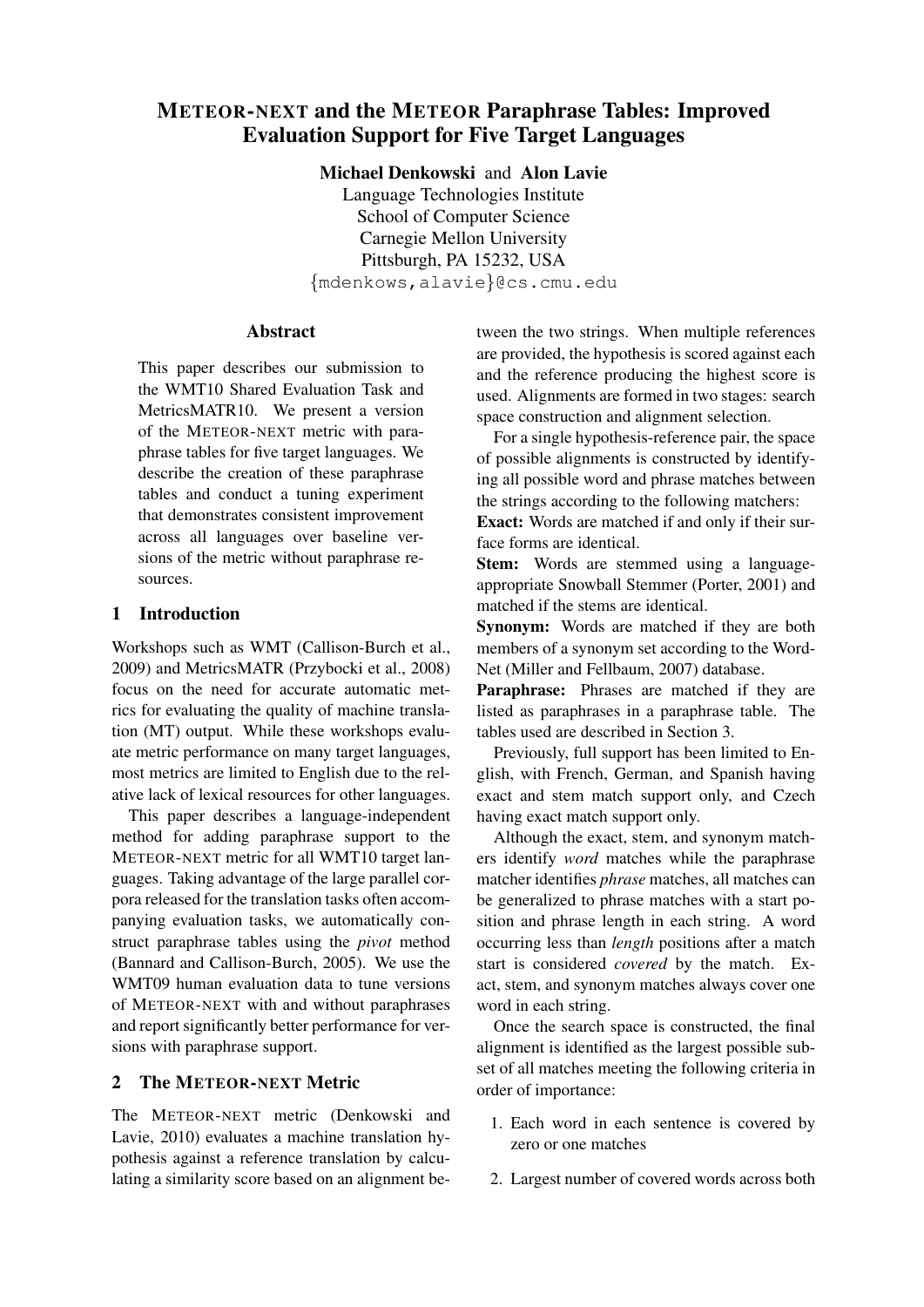sentences

- 3. Smallest number of chunks, where a chunk is defined as a series of matched phrases that is contiguous and identically ordered in both sentences
- 4. Smallest sum of absolute distances between match start positions in the two sentences (prefer to align words and phrases that occur at similar positions in both sentences)

Once an alignment is selected, the METEOR-NEXT score is calculated as follows. The number of words in the translation hypothesis  $(t)$  and reference  $(r)$  are counted. For each of the matchers  $(m_i)$ , count the number of words covered by matches of this type in the hypothesis  $(m_i(t))$  and reference  $(m_i(r))$  and apply matcher weight  $(w_i)$ . The weighted Precision and Recall are then calculated:

$$
P = \frac{\sum_{i} w_i \cdot m_i(t)}{|t|} \qquad R = \frac{\sum_{i} w_i \cdot m_i(r)}{|r|}
$$

The parameterized harmonic mean of P and R (van Rijsbergen, 1979) is then calculated:

$$
F_{mean} = \frac{P \cdot R}{\alpha \cdot P + (1 - \alpha) \cdot R}
$$

To account for gaps and differences in word order, a fragmentation penalty (Lavie and Agarwal, 2007) is calculated using the total number of matched words  $(m)$  and number of chunks  $(ch)$ :

$$
Pen = \gamma \cdot \left(\frac{ch}{m}\right)^{\beta}
$$

The final METEOR-NEXT score is then calculated:

$$
Score = (1 - Pen) \cdot F_{mean}
$$

The parameters  $\alpha$ ,  $\beta$ ,  $\gamma$ , and  $w_i...w_n$  can be tuned to maximize correlation with various types of human judgments.

#### 3 The METEOR Paraphrase Tables

To extend support for WMT10 target languages, we use released parallel corpora to construct paraphrase tables for English, Czech, German, Spanish, and French. These tables are used by the METEOR-NEXT paraphrase matcher to identify additional phrase matches in each language.

#### 3.1 Paraphrasing with Parallel Corpora

Following Bannard and Callison-Burch (2005), we extract paraphrases automatically from bilingual corpora using a *pivot phrase* method. For a given language pair, word alignment, phrase extraction, and phrase scoring are conducted on parallel corpora to build a single bilingual phrase table for the language pair. For each native phrase  $(n_1)$  in the table, we identify each foreign phrase  $(f)$  that translates  $n_1$ . Each alternate native phrase  $(n_2 \neq n_1)$  that translates f is considered a paraphrase of  $n_1$  with probability  $P(f|n_1) \cdot P(n_2|f)$ . The total probability of  $n_2$  paraphrasing  $n_1$  is given as the sum over all  $f$ :

$$
P(n_2|n_1) = \sum_f P(f|n_1) \cdot P(n_2|f)
$$

The same method can be used to identify foreign paraphrases  $(f_1, f_2)$  given native pivot phrases n. To merge same-language paraphrases extracted from different parallel corpora, we take the mean of the corpus-specific paraphrase probabilities  $(P_C)$  weighted by the size of the corpora  $(C)$ used for paraphrase extraction:

$$
P(n_2|n_1) = \frac{\sum_{C} |C| \cdot P_C(n_2|n_1)}{\sum_{C} |C|}
$$

To improve paraphrase accuracy, we apply multiple filtering techniques during paraphrase extraction. The following are applied to each paraphrase *instance*  $(n_1, f, n_2)$ *:* 

- 1. Discard paraphrases with very low probability  $(P(f|n_1) \cdot P(n_2|f) < 0.001)$
- 2. Discard paraphrases for which  $n_1$ , f, or  $n_2$ contain *any* punctuation characters.
- 3. Discard paraphrases for which  $n_1$ , f, or n<sup>2</sup> contain *only* common words. Common words are defined as having relative frequency of 0.001 or greater in the parallel corpus.

Remaining phrase instances are summed to construct corpus-specific paraphrase tables. Samelanguage paraphrase tables are selectively merged as part of the tuning process described in Section 4.2. Final paraphrase tables are further filtered to include only paraphrases with probabilities above a final threshold (0.01).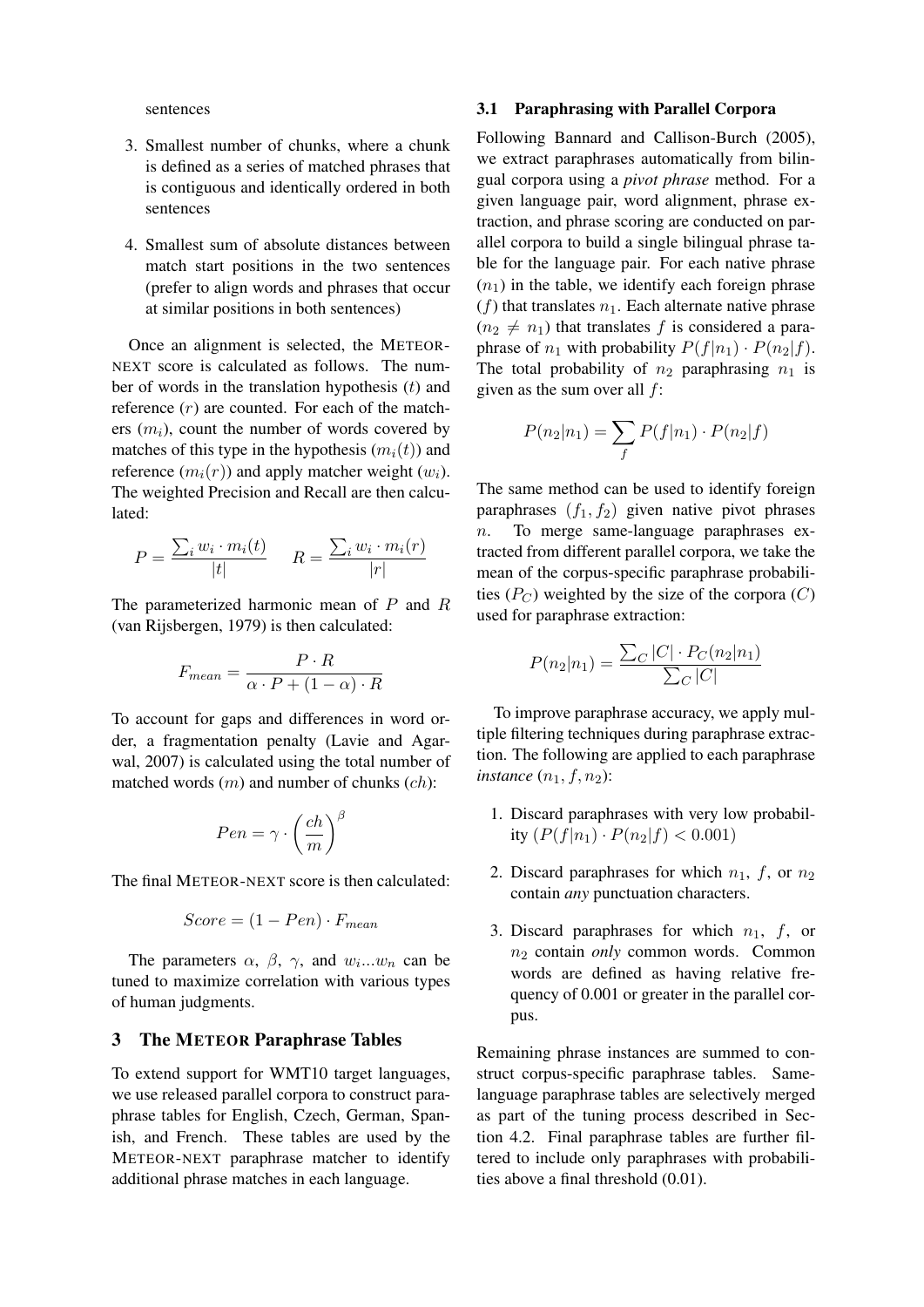| Language Pair |         | Corpus    | Phrase Table        |  |  |
|---------------|---------|-----------|---------------------|--|--|
| Target        | Source  | Sentences | <b>Phrase Pairs</b> |  |  |
| English       | Czech   | 7,321,950 | 128,326,269         |  |  |
| English       | German  | 1,630,132 | 84,035,599          |  |  |
| English       | Spanish | 7,965,250 | 363,714,779         |  |  |
| English       | French  | 8,993,161 | 404,883,736         |  |  |
| German        | Spanish | 1,305,650 | 70,992,157          |  |  |

Table 1: Sizes of training corpora and phrase tables used for paraphrase extraction

| Language | Pivot Languages  | <b>Phrase Pairs</b> |  |  |  |
|----------|------------------|---------------------|--|--|--|
| English  | German, Spanish, | 6,236,236           |  |  |  |
|          | French           |                     |  |  |  |
| Czech    | English          | 756,113             |  |  |  |
| German   | English, Spanish | 3,521,052           |  |  |  |
| Spanish  | English, German  | 6,352,690           |  |  |  |
| French   | English          | 3,382,847           |  |  |  |

Table 2: Sizes of final paraphrase tables

## 3.2 Available Data

We conduct paraphrase extraction using parallel corpora released for the WMT10 Shared Translation Task. This includes Europarl corpora (French-English, Spanish-English, and German-English), news commentary (French-English, Spanish-English, German-English, and Czech-English), United Nations corpora (French-English and Spanish-English), and the CzEng (Bojar and  $\check{Z}$ abokrtský, 2009) corpus sections 0-8 (Czech-English). In addition, we use the German-Spanish Europarl corpus released for WMT08 (Callison-Burch et al., 2008).

#### 3.3 Paraphrase Table Construction

Using all available data for each language pair, we create bilingual phrase tables for the following: French-English, Spanish-English, German-English, Czech-English, and German-Spanish. The full training corpora and resulting phrase tables are described in Table 1. For each phrase table, both foreign and native paraphrases are extracted. Same-language paraphrases are selectively merged as described in Section 4.2 to produce the final paraphrase tables described in Table 2. To keep table size reasonable, we only extract paraphrases for phrases occurring in target corpora consisting of the pooled development data from the WMT08, WMT09, and WMT10 translation tasks (10,158 sentences for Czech, 20,258 sentences for all other languages).

| Target  | <b>Systems</b> | <b>Usable Judgments</b> |
|---------|----------------|-------------------------|
| English | 45             | 20,357                  |
| Czech   | 5              | 11,242                  |
| German  | 11             | 6,563                   |
| Spanish | Q              | 3,249                   |
| French  | 12             | 2,967                   |

Table 3: Human ranking judgment data from WMT09

### 4 Tuning METEOR-NEXT

### 4.1 Development Data

As part of the WMT10 Shared Evaluation Task, data from WMT09 (Callison-Burch et al., 2009), including system output, reference translations, and human judgments, is available for metric development. As metrics are evaluated primarily on their ability to rank system output on the segment level, we select the human ranking judgments from WMT09 as our development set (described in Table 3).

#### 4.2 Tuning Procedure

Tuning a version of METEOR-NEXT consists of selecting parameters  $(\alpha, \beta, \gamma, w_i...w_n)$  that optimize an objective function for a given language. If multiple paraphrase tables exist for a language, tuning also requires selecting the optimal set of tables to merge.

For WMT10, we tune to rank consistency on the WMT09 data. Following Callison-Burch et. al (2009), we discard judgments where system outputs are deemed equivalent and calculate the proportion of remaining judgments preserved when system outputs are ranked by automatic metric scores. For each target language, tuning is conducted as an exhaustive grid search over metric parameters and possible paraphrase tables, resulting in global optima for both.

## 5 Experiments

To evaluate the impact of our paraphrase tables on metric performance, we tune versions of METEOR-NEXT with and without the paraphrase matchers for each language. For further comparison, we tune a version of METEOR-NEXT using the TERp English paraphrase table (Snover et al., 2009) used by previous versions of the metric.

As shown in Table 4, the addition of paraphrases leads to a better tuning point for every target language. The best scoring subset of paraphrase ta-